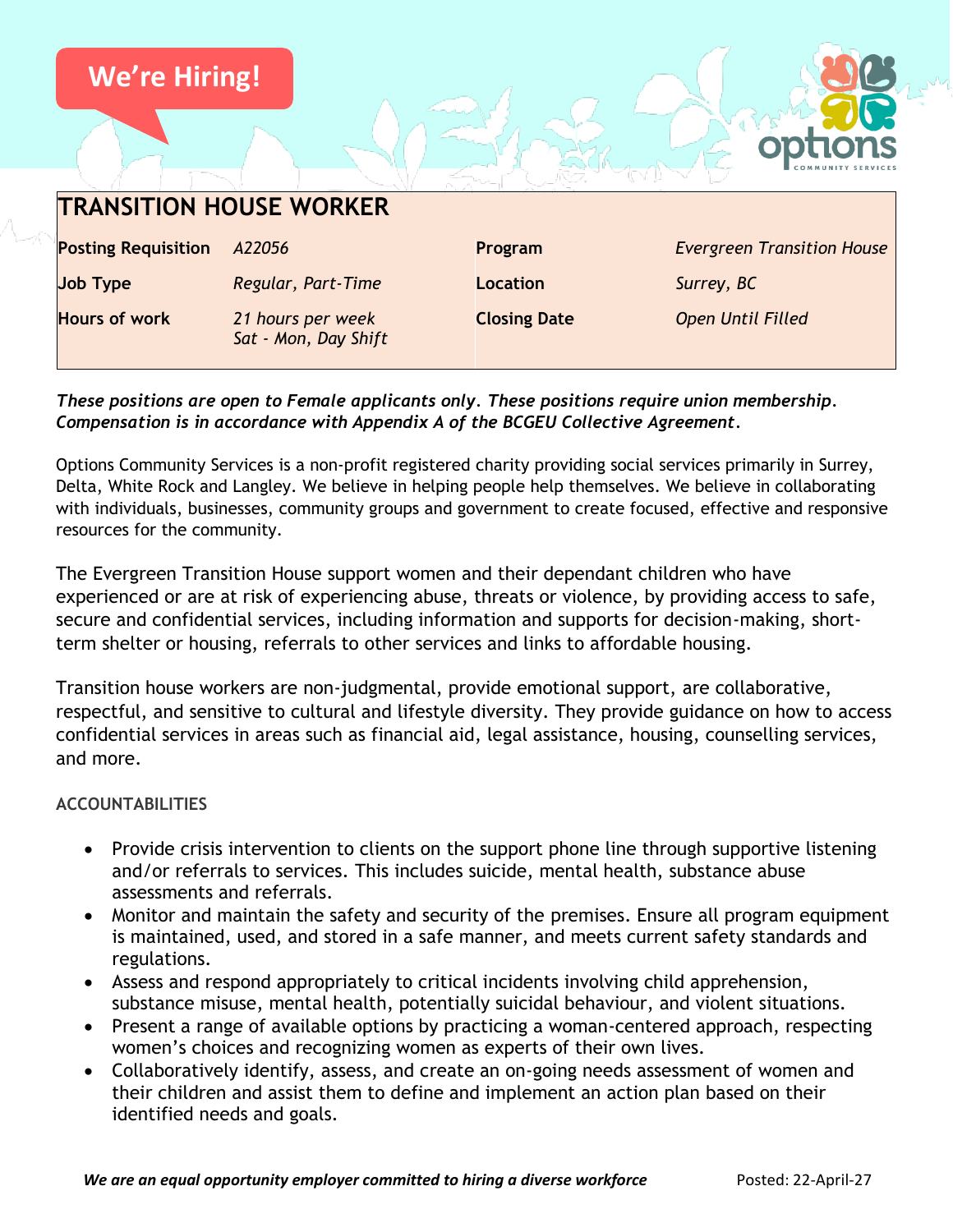

- Develop, maintain, and store appropriate electronic and written client records, documents, log entries and forms according to the agency's procedures and prepare statistical information while maintaining confidentiality, objectivity, accuracy and conciseness.
- Perform housekeeping duties which include but are not limited to: cleaning rooms, moving furniture, lifting mattresses, laundry, vacuuming/sweeping/mopping, pushing large waste bins to the curb, recycling/waste management, grocery shopping, donation item pick-ups, organizing and cleaning storage areas and offices, ordering housecleaning supplies, and minor house and yard maintenance.

## **QUALIFICATIONS**

### **Education, Training, and Experience:**

• Diploma in a related human/social service field and one year recent related\* experience.

\*Recent related experience must have occurred in the last 5 years and must include:

- Experience in supporting women and children who have experienced gender-based violence and/or abuse.
- Current Level 1 First Aid/CPR Certificate required.
- Class 5 driver's license is required.
- Access to a reliable vehicle an asset.
- Food Safe Certificate an asset.

An equivalent combination of relevant training, education and experience may be considered.

#### **Knowledge:**

• Understanding of the cycle of abuse, the dynamics of violence against women in relationships and the intergenerational cycle of abuse.

#### **Skills and Abilities:**

- Maintain non-judgmental, positive, and respectful approach to house residents, co-workers, and other professionals.
- Competent in written, oral, and interpersonal communication skills in order to assess, provide support, anticipate needs and build rapport with clients.
- Proficient in writing case session notes and maintaining client file records to accreditation, agency and program standards.
- Must have highly developed self-care, time management, and organizational skills.
- Proven ability to manage crisis or emergency situations.
- Effective in fostering a collaborative, positive, respectful, and supportive team environment in order to equitably and cooperatively share program workload with co-workers.
- Familiarity with community resources and excellent advocacy skills